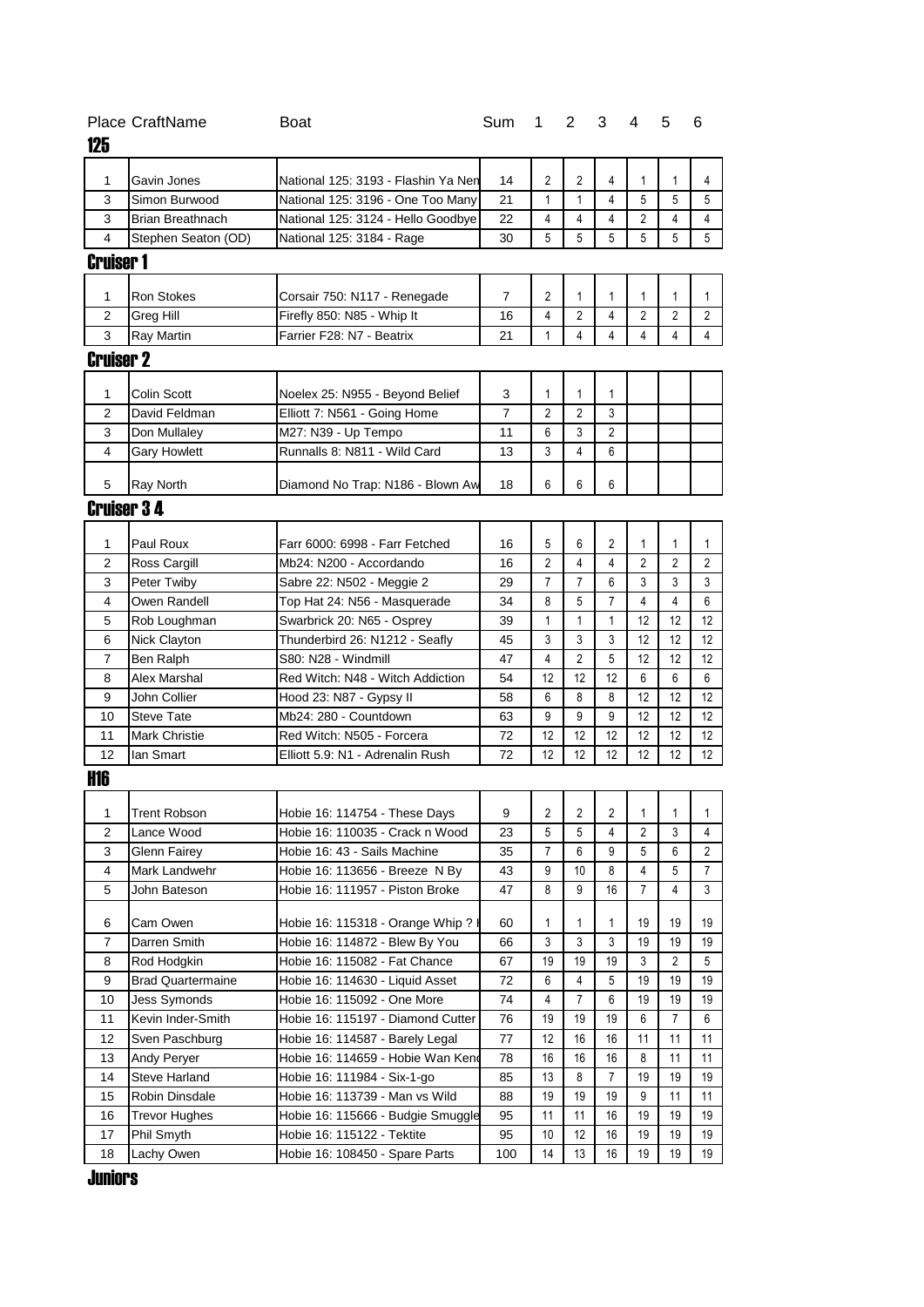| Open Cat |             |                         |    |  |  |  |  |  |  |  |
|----------|-------------|-------------------------|----|--|--|--|--|--|--|--|
|          | Jared Eyles | F18: Au330 - JSA Racing | 16 |  |  |  |  |  |  |  |

|   | Jared Eyles          | IF18: AU330 - JSA Racing         | 16 |   |   |   |  |  |
|---|----------------------|----------------------------------|----|---|---|---|--|--|
|   | <b>Gavin Parker</b>  | F18: AUS532 - Giddyup            | 17 |   | 5 |   |  |  |
|   | Mark Parker          | F18: AUS874 - Z3                 | 25 | b |   |   |  |  |
| 5 | James Clark          | A-Class Flying: 89 - Chaos       | 28 |   |   |   |  |  |
| 6 | Gavin Colby          | F18: AUS05 - Guma, Power by 1Dsa | 29 |   |   |   |  |  |
|   | <b>Stephan Blerk</b> | F18: 2012 - P C Locs             | 44 | 6 | 6 | 8 |  |  |
|   | Alan Gamble          | Tornado Sport: Aus2 - Aelous     | 48 |   |   |   |  |  |